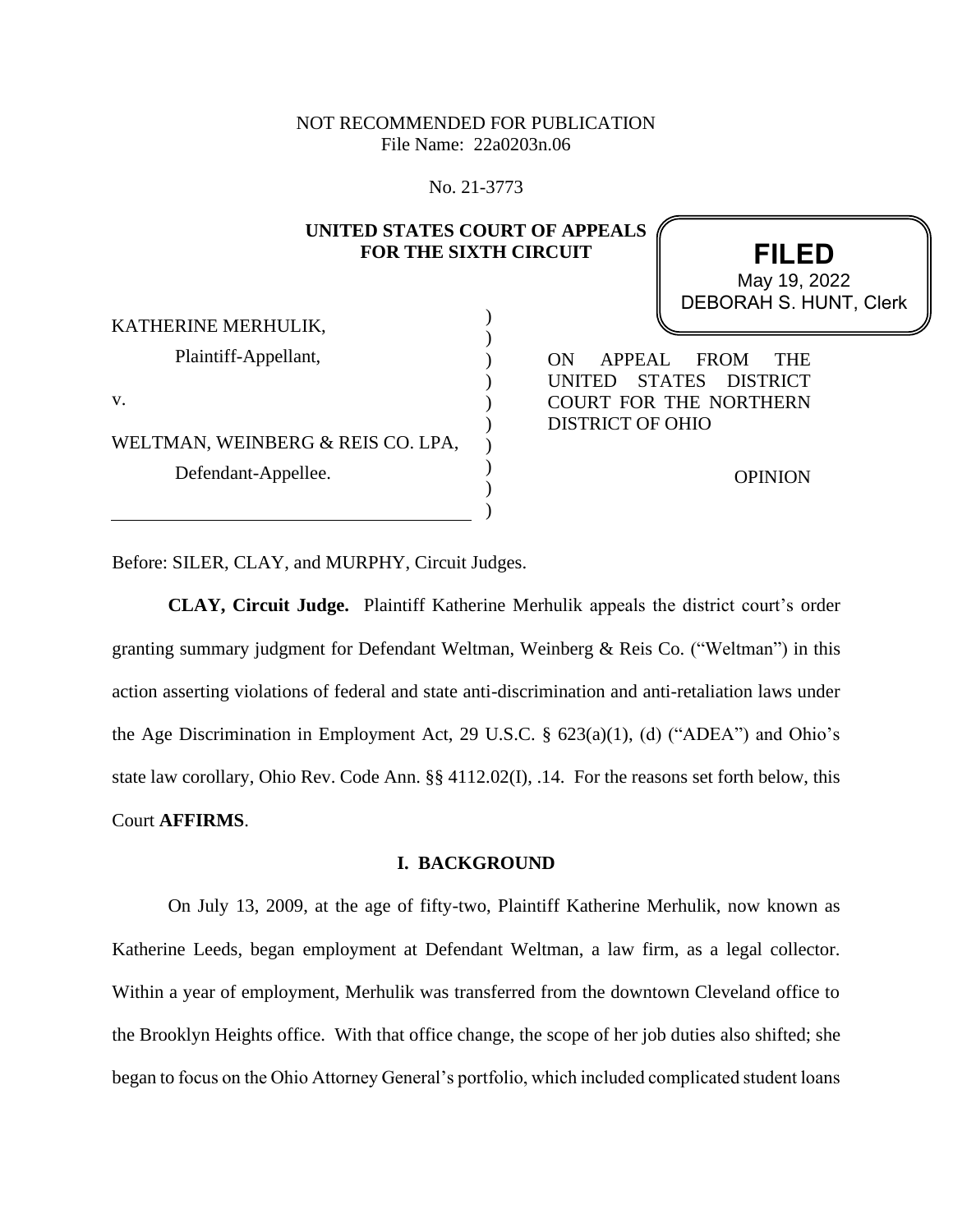and tax collections. Management of this portfolio proved onerous for Merhulik. While Merhulik sometimes met the monthly collections expectations, measured by calls made and revenue collected, she more often struggled to meet the departmental quantitative goals.

On February 9, 2010, her supervisor at Weltman issued Plaintiff a documented verbal warning for unsatisfactory job performance for failure to achieve monthly goals for November 2009, December 2009, and January 2010 and placed her on a performance improvement plan. Another verbal warning came on June 1, 2011, when Merhulik failed to follow the applicable procedures required to comply with federal law, which resulted in an unauthorized payment being deducted from an individual's bank account. On July 6, 2011, Merhulik received a written warning for poor performance for failing to meet goals for the prior six months and a low three-month collections average. Another verbal warning for performance came on June 8, 2012, instructing Merhulik to increase the percentage of her collections goal for the following month. This Merhulik failed to do, as she achieved only 75.40% of her collections goal, falling short of the expected range of 85–90% of debts collected. As a result, Weltman issued a written warning to Plaintiff on July 3, 2012.

Her annual performance evaluations summarized these shortcomings. In her first written performance review on February 25, 2010, Merhulik received a rating of two out of a possible five on the "productivity" and "monthly quotas" categories, which correlated with a rating of "did not meet the standard." Her 2010 mid-year evaluation led to placement on a performance improvement plan. More of the same came in Plaintiff's July 2011 annual review, in which she again received a two of five in the productivity category. It noted she "has had challenges with meeting her goal requirements recently" and that she has struggled with communication and with "handling high-stress situations[.]" (July 31, 2011 Performance Evaluation, R. 35-3, PageID #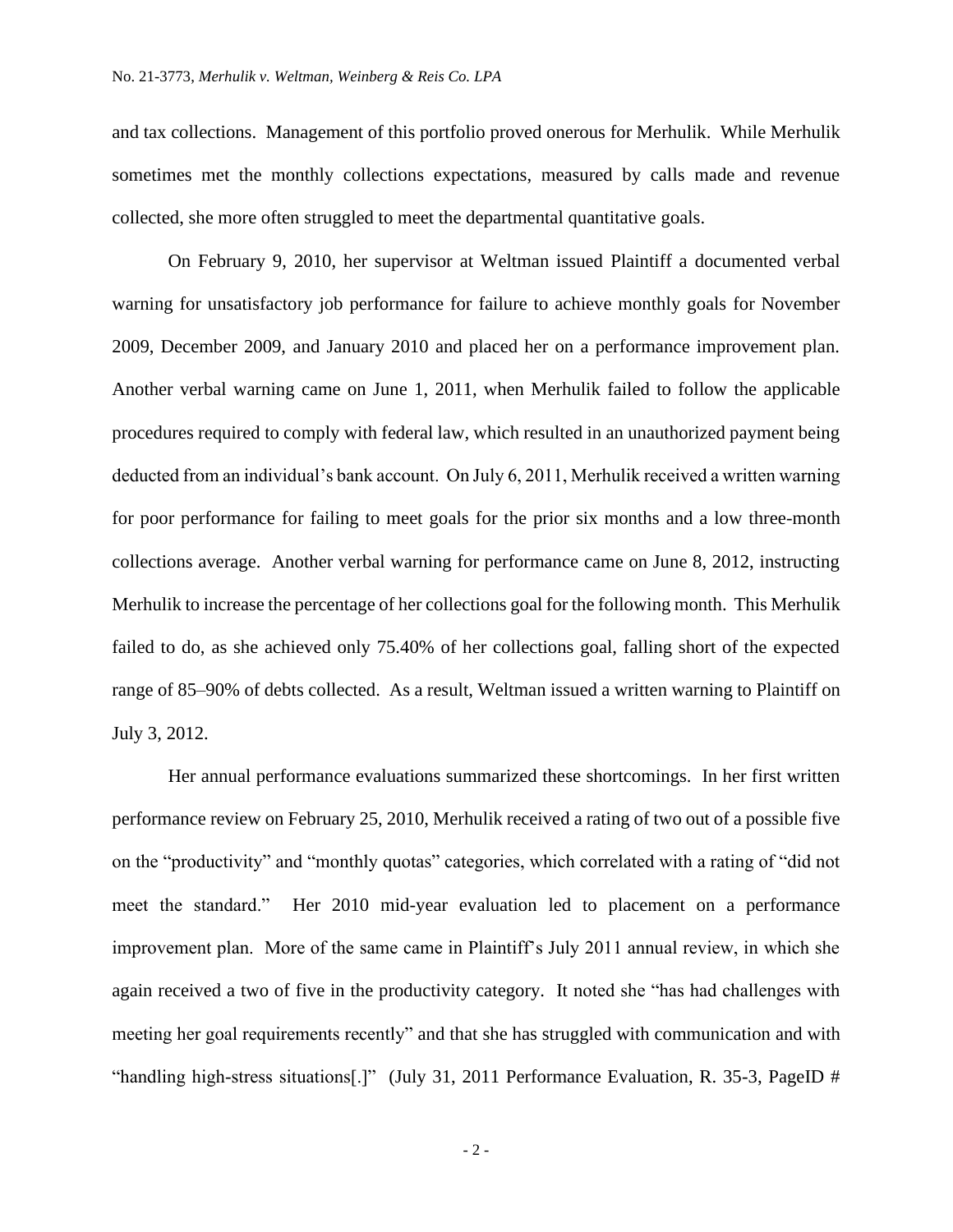451). Her last annual review as a Weltman collector came in August 2012. In that evaluation, Merhulik received a rating of two in the "job knowledge, skills & abilities" section because, per her supervisor, "Kathy struggles to use the knowledge and training that she has been given to effectively complete her job. She struggles to bring her route current[,] which ultimately affects her performance." (Aug. Evaluation, R. 35-3, PageID # 456). Defendant again placed Plaintiff on a performance improvement plan.

In late 2012, Defendant posted an opening for a position called Quality Assurance Call Monitor in the Collections Strategy Services Department. Merhulik decided to apply, and, on November 24, 2012, she assumed that position. Plaintiff characterizes this job change as a promotion; Defendant points out, however, that the job change occurred because Merhulik applied to and obtained an open position. Most importantly, for present purposes, once Plaintiff moved out of the collector position in November 2012, that marked the last time she ever worked as a collector, whether for Defendant or any other organization. Merhulik's new role at Weltman proved more apt for her, and she met or exceeded all job expectations in her 2014 and 2015 performance evaluations.

Plaintiff's employment at Weltman ended on September 1, 2016, when Merhulik, then age fifty-nine, had her position eliminated in a company-wide reduction in force. Sixteen of the twenty-three terminated employees, including Merhulik, were over the age of forty. Plaintiff's job duties were distributed to the remaining employees in the department, who were ages forty-four, forty-nine, and fifty.

On November 2, 2017, Weltman posted a job opening for a collector position listed as Job Requisition Number 2547 ("First Posting"). Merhulik, then age sixty and no longer employed at Weltman, applied by submitting a resume and answering pre-screen questions. Thirty-three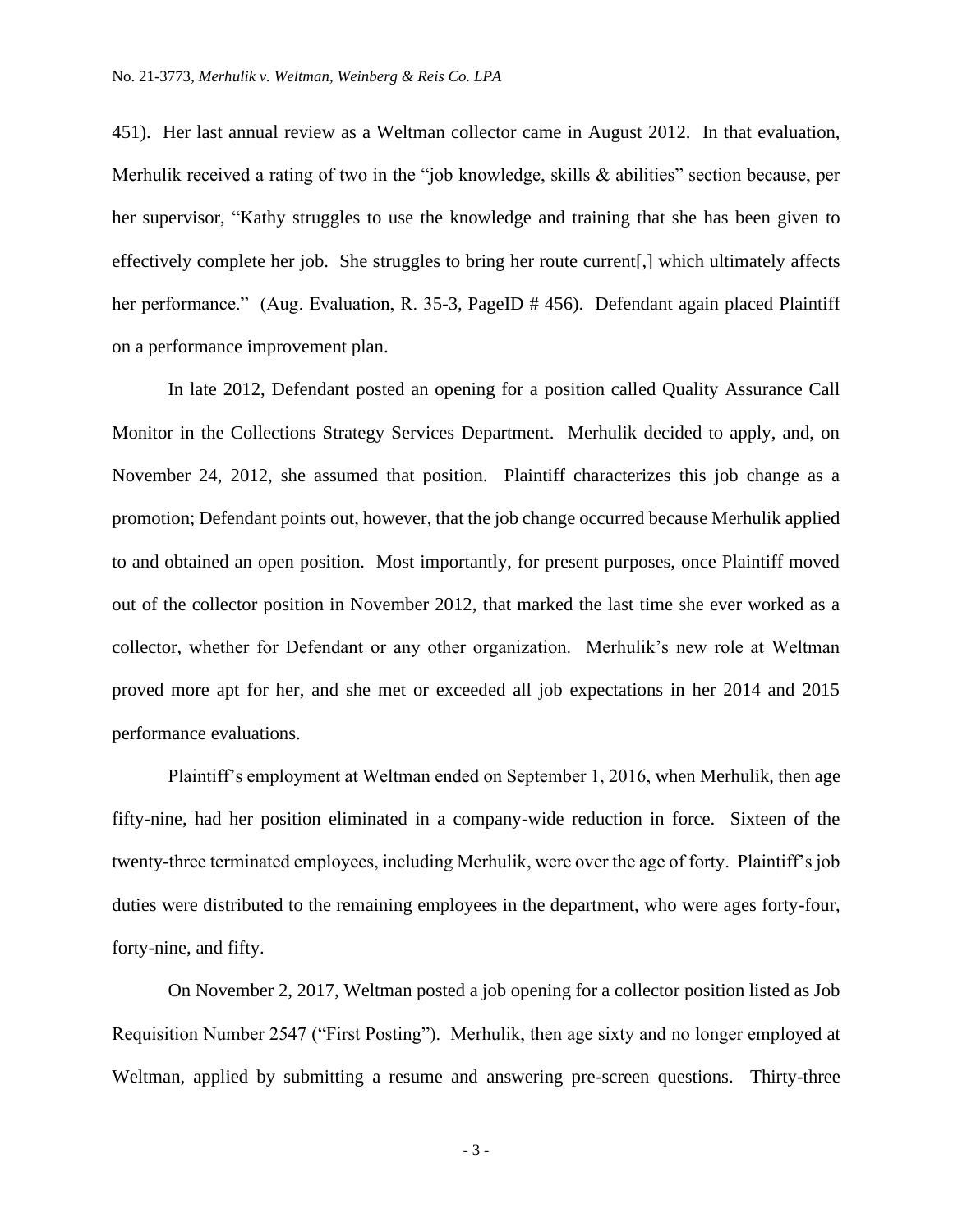applicants responded to the First Posting, but Weltman ultimately withdrew the posting and did not hire anyone to fill it. However, Weltman interviewed one candidate and extended that person an offer, but it later rescinded the offer and removed the posting after the candidate failed a background check.

On January 2, 2018, the firm listed a new posting for a Collections Specialist position designated Job Requisition Number 2569 ("Second Posting"). "The entry[-]level collector position is one of the lower-level, higher turnover positions, similar to a clerical position." (Pl.'s Resp., R. 41, PageID # 1558). The resume Plaintiff submitted to the First Posting and the Second Posting showed she had no work experience between her September 2016 separation from Weltman and her January 2018 application. Plaintiff did not receive a phone interview and was not selected for the position in the Second Posting. Defendant says that it did not select Merhulik for a phone interview after determining that her prior work experience at Weltman showed that she was not a good candidate.Ultimately, Weltman hired a different applicant for the Collections Specialist position ("chosen candidate").

### **Procedural History**

On February 27, 2017, Plaintiff filed suit against Defendant in the Cuyahoga County Court of Common Pleas, alleging that Weltman terminated her based on her age when it included her in the September 2016 reduction in force. Plaintiff also alleged that Weltman's reduction in force had a disparate impact on older employees. The case proceeded through discovery, but Plaintiff dismissed the case without prejudice in October 2018 before the court could rule on Weltman's motion for summary judgment. Plaintiff refiled in October 2019 in the same state court. On February 24, 2021, that court entered summary judgment in favor of Defendant on all of Plaintiff's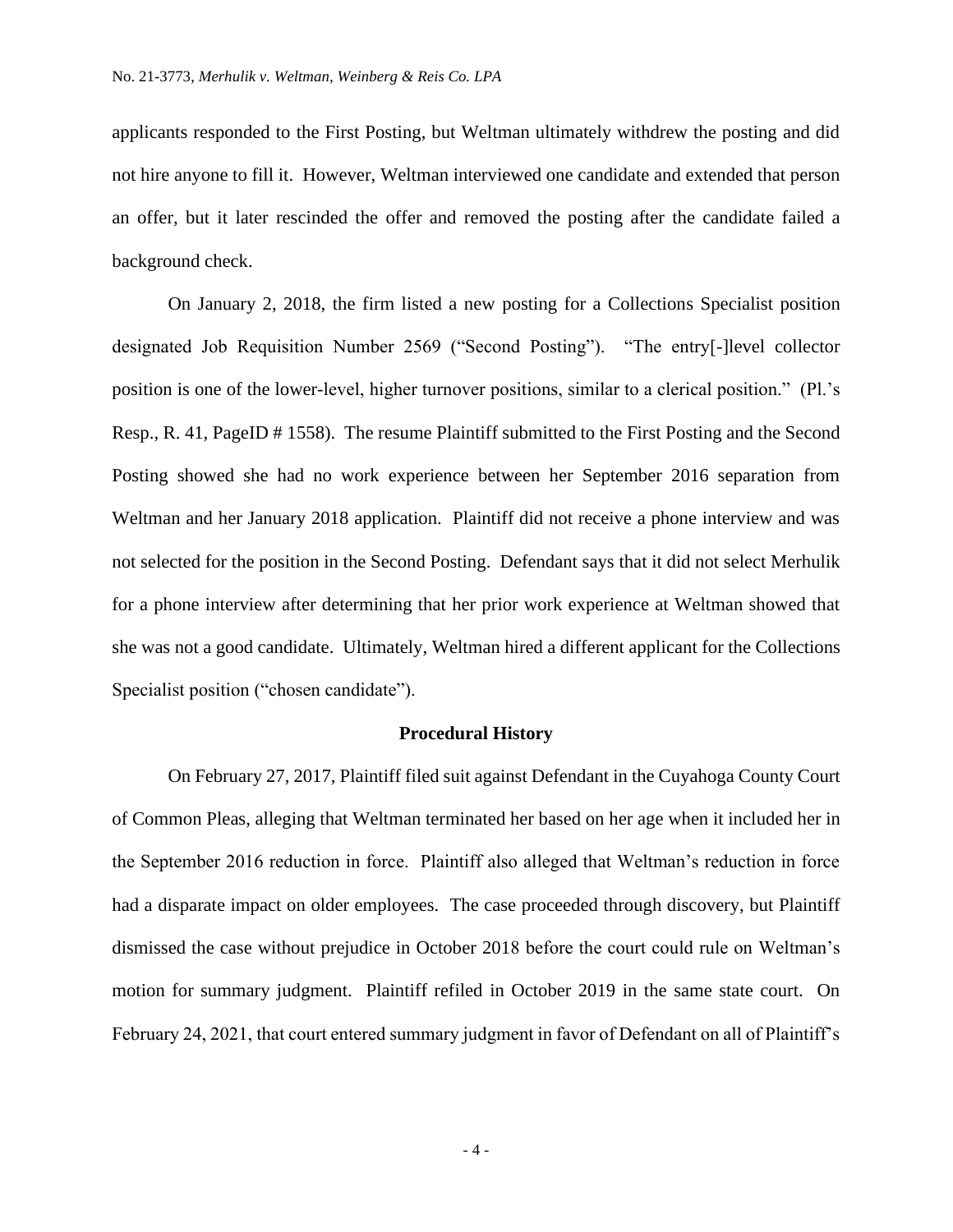claims and dismissed the case in its entirety, with prejudice. The Eighth District Court of Appeals affirmed that decision.

On October 28, 2018, Plaintiff filed a charge with the Equal Employment Opportunity Commission ("EEOC") regarding Weltman's decision not to hire her for the Second Posting. The EEOC investigated the allegations of age discrimination and retaliation but dismissed the claims on March 3, 2020, concluding:

Evidence reveals that [Merhulik] w[as] not hired for the Collections Specialist position because of numerous performance reprimands [Merhulik] received when [she was] previously employed by [Weltman] as a Collector. There is insufficient evidence to show that [she] w[as] denied because of [her] age or in retaliation for engaging in a protected activity.

(EEOC Letter, R. 35-3, PageID # 465).

On May 29, 2020, Plaintiff filed the instant action in federal district court. Merhulik set forth a seven-count complaint under the ADEA, Ohio's state equivalent, and Title VII of the Civil Rights Act of 1964. On August 13, 2020, Defendant filed a Rule 12(b)(6) motion to dismiss Count Two (unlawful use of hiring criteria in violation of the ADEA); Count Four (unlawful retaliation in violation of Title VII, 42 U.S.C. § 2000e-3(a)); and Counts Five and Six (age discrimination under Ohio Rev. Code Ann. §§ 4112.02, .99), for failure to state a claim upon which relief can be granted. The district court granted this motion in part, dismissing Counts Two, Four, and Six. Count Five was left undisturbed and joined the then-unchallenged counts, specifically: Count One (disparate treatment age discrimination in violation of the ADEA); Count Three (unlawful retaliation in violation of the ADEA); and Count Seven (retaliation under Ohio Rev. Code Ann. §§ 4112.02(I), .99).

Defendant Weltman then sought summary judgment to dismiss Plaintiff's case in full. Plaintiff filed an initial response in opposition, accompanied by a motion for additional discovery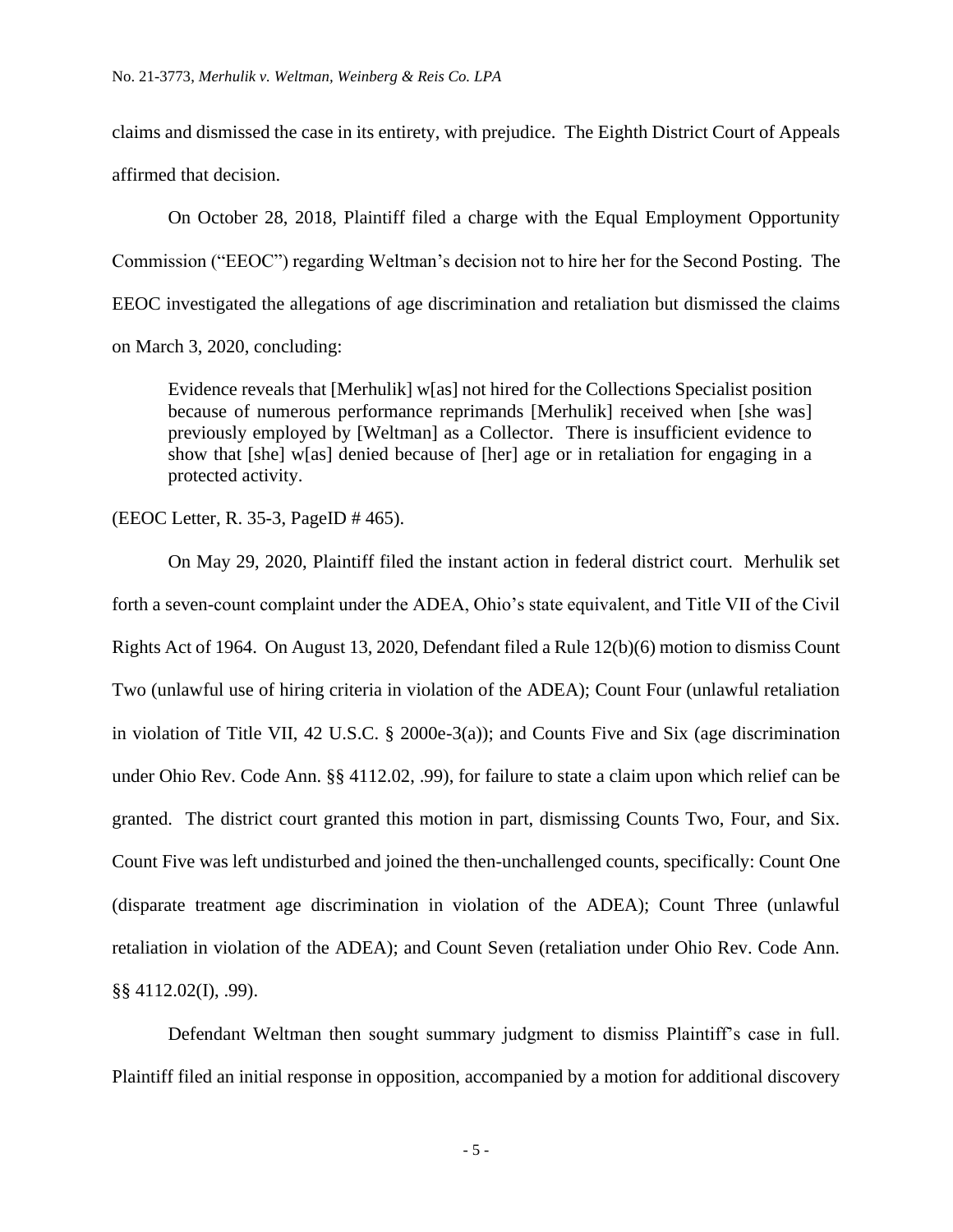and a request to file a supplemental response following further discovery. The district court ordered limited additional discovery and permitted supplemental briefing. In its review of the supplemental response and reply, the district court granted Defendant's motion for summary judgment. Plaintiff's timely appeal followed.

## **II. DISCUSSION**

## **A. Standard of Review**

We review the district court's grant of summary judgment *de novo*. *Sloat v. Hewlett-Packard Enter. Co.*, 18 F.4th 204, 209 (6th Cir. 2021). Summary judgment is appropriate "if the movant shows that there is no genuine dispute as to any material fact and the movant is entitled to judgment as a matter of law." Fed. R. Civ. P. 56(a). Conversely, "[s]ummary judgment is inappropriate when the evidence raises a genuine issue about a material fact, 'that is, if the evidence is such that a reasonable jury could return a verdict for the nonmoving party.'" *Wright v. Murray Guard, Inc.*, 455 F.3d 702, 706 (6th Cir. 2006) (quoting *Anderson v. Liberty Lobby, Inc.*, 477 U.S. 242, 248 (1986)). We "view all evidence in the light most favorable to the nonmoving party." *Id.* (citing another source). A district court's decision regarding the scope of discovery is reviewed under an abuse of discretion standard. *B & H Med., LLC v. ABP Admin., Inc.*, 526 F.3d 257, 268 (6th Cir. 2008).

#### **B. Analysis**

On appeal, Plaintiff lodges three challenges to the district court's opinion. She alleges the district court erred in failing to find that Weltman's decision not to hire her as a Collections Specialist under the First and Second Job Postings was because of unlawful age discrimination or in retaliation for her filing suit in the Court of Common Pleas. She also contends that the district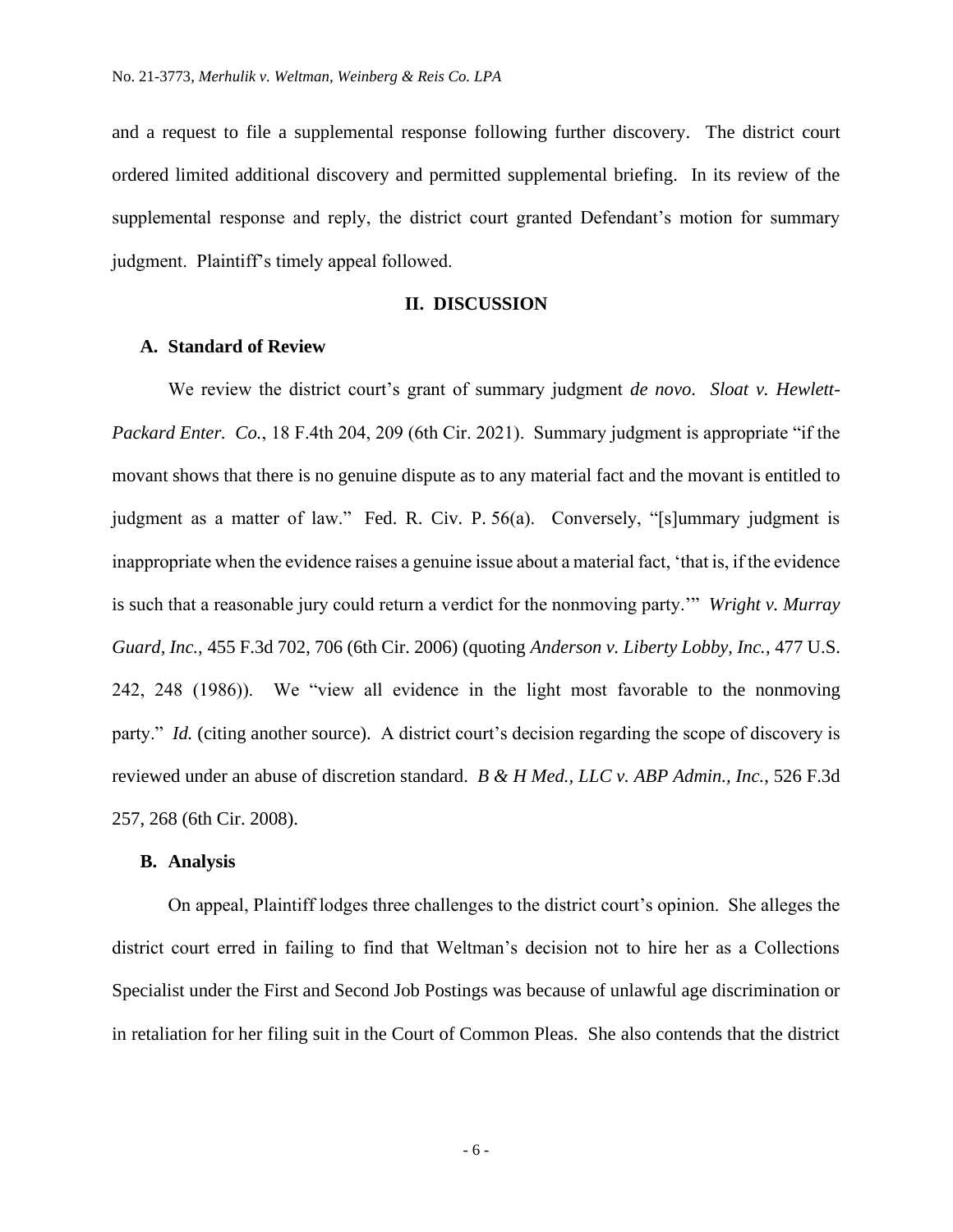court should have drawn an adverse inference against Defendant Weltman. Each argument is reviewed below, seriatim.

## **1. Age Discrimination**

The ADEA prohibits an employer from "fail[ing] or refus[ing] to hire . . . any individual or otherwise discriminat[ing] against any individual . . . because of such individual's age." 29 U.S.C. § 623(a)(1). Section 4112.14(A) of the Ohio Revised Code provides: "No employer shall discriminate in any job opening against any applicant . . . aged forty or older who is physically able to perform the duties and otherwise meets the established requirements of the job[.]" Age discrimination claims under the Ohio statute are assessed under the same standards as federal claims brought under the ADEA. *Minadeo v. ICI Paints*, 398 F.3d 751, 763 (6th Cir. 2005). The burden of persuasion is on the plaintiff to show that "age was the 'but-for' cause of the employer's adverse action." *Gross v. FBL Fin. Servs., Inc.*, 557 U.S. 167, 177 (2009).

In Counts One and Five of Plaintiff's complaint, Merhulik alleges that through its failure to hire her, Defendant Weltman discriminated against her based on age in violation of the ADEA and Ohio law. Because Merhulik relies on circumstantial evidence, not direct evidence, of age discrimination, this Court evaluates her claim under the three-step burden-shifting framework outlined in *McDonnell Douglas Corp. v. Green*, 411 U.S. 792 (1973). Under that familiar framework, a plaintiff must show that she: (1) was at least forty years old at the time of the alleged discrimination; (2) faced an adverse employment action; (3) was otherwise qualified for the position; and (4) was refused hire in preference of a significantly younger individual. *Grosjean v. First Energy Corp.*, 349 F.3d 332, 335 (6th Cir. 2003); *McDonnell Douglas*, 411 U.S. at 802.

If a plaintiff makes out a prima facie case, the burden shifts to the employer to proffer a legitimate, non-discriminatory reason for the adverse employment action. If the employer carries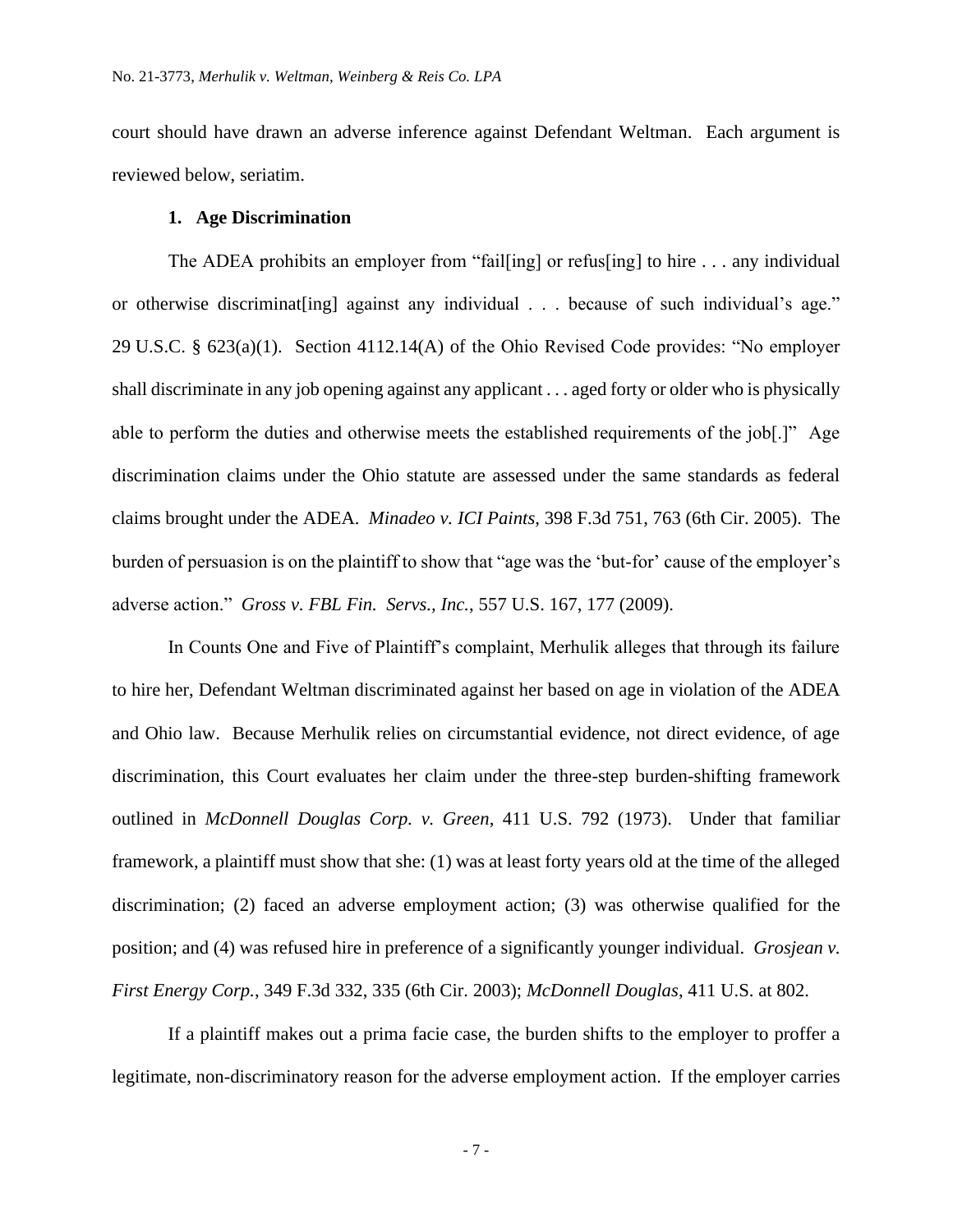that burden, the burden shifts back to the plaintiff to establish that the employer's reason was a pretext for discrimination. *Reeves v. Sanderson Plumbing Prods., Inc.*, 530 U.S. 133, 143 (2000). To demonstrate pretext, a party must show that the stated reason for the adverse action: (1) had no basis in fact; (2) was not the actual reason; or (3) was insufficient to explain it. *Imwalle v. Reliance Med. Prods., Inc.*, 515 F.3d 531, 545 (6th Cir. 2008). "[A] reason cannot . . . be a pretext for discrimination unless it is shown both that the reason was false, and that discrimination was the real reason." *Seeger v. Cincinnati Bell Tel. Co.*, 681 F.3d 274, 285 (6th Cir. 2012) (quoting *St. Mary's Honor Ctr. v. Hicks*, 509 U.S. 502, 515 (1993)). Thus, regardless of which rebuttal method a plaintiff uses, "[s]he always bears the burden of producing sufficient evidence from which the jury could reasonably reject the defendant's explanation and infer that the defendant intentionally discriminated against [her]." *Id.* (citation and internal quotation marks omitted).

In this case, Plaintiff argues Weltman discriminated against her based on age when it refused to hire her as a Collections Specialist under the First and Second Job Postings.

To start, we assess Plaintiff's arguments related to the First Posting. The district court correctly found that Plaintiff could not demonstrate a prima facie case of discrimination in connection with her application for this posting. There is no evidence that Merhulik was considered for and denied the position or that a substantially younger person was chosen instead. In fact, that position went unfilled because Weltman withdrew the job posting. Regardless of why the First Posting was pulled, be it because of evolving staffing needs or because the one interviewed candidate failed the background check, it makes no difference since the circumstances wholly lack anything to support an inference of discrimination. Given that Defendant pulled the job listing, Merhulik cannot demonstrate that she was refused hired in preference of a substantially younger person, which is the hallmark of ADEA discrimination claims. The district court properly found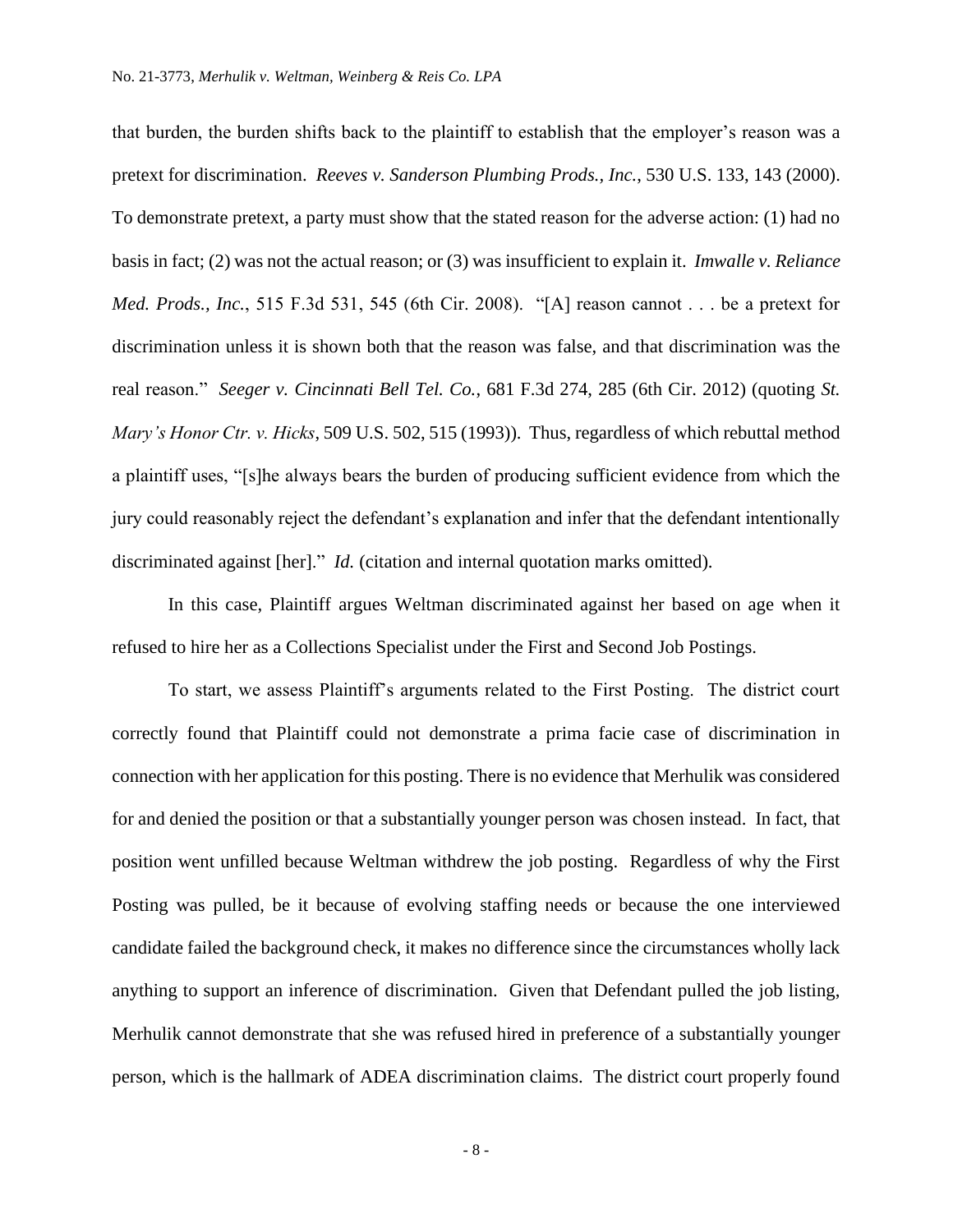that Merhulik could not establish a prima facie case of discrimination in connection to Plaintiff's application for the First Posting.

Plaintiff's assertions concerning the Second Posting fare better at the outset but meet the same fate as the foregoing age discrimination claim. Assuming, as the district court did, for purposes of argument, that Merhulik established a prima facie case of discrimination, she has not shown that Weltman's stated reason for its failure to hire "was pretext and that age was the real reason" for it. *Geiger v. Tower Auto.*, 579 F.3d 614, 626 (6th Cir. 2009). In the hopes of showing pretext, Merhulik contends she was more qualified for the position than the chosen candidate, thereby supporting an inference of age discrimination. She makes three sub-arguments, all of which fail.

For one, to show that a plaintiff is qualified, "[she] must prove that [s]he was performing h[er] job at a level which met h[er] employer's legitimate expectations." *McDonald v. Union Camp Corp.*, 898 F.2d 1155, 1160 (6th Cir. 1990) (internal quotation marks and citation omitted). Although Plaintiff goes to great lengths to argue that she met the minimum job requirements of the entry-level position, accepting the bare minimum is not the legal standard for pretext. *White v. Columbus Metro. Hous. Auth.*, 429 F.3d 232, 245 (6th Cir. 2005) ("[I]t was reasonable for CMHA to conclude that while White was minimally qualified, her qualifications did not rise to the level of quality . . . for which CMHA was searching[.]"). The record shows that Merhulik received five corrective actions for unsatisfactory performance. Periods of improvement were often bookended with less-than-satisfactory work. Her time at Weltman fell short of Defendant's objective expectations of her employment, so when Merhulik re-applied years after her separation from Weltman, her previous poor performance was not somehow transfigured into sterling credentials. *See McDonald*, 898 F.2d at 1160 ("McDonald was simply not performing to Union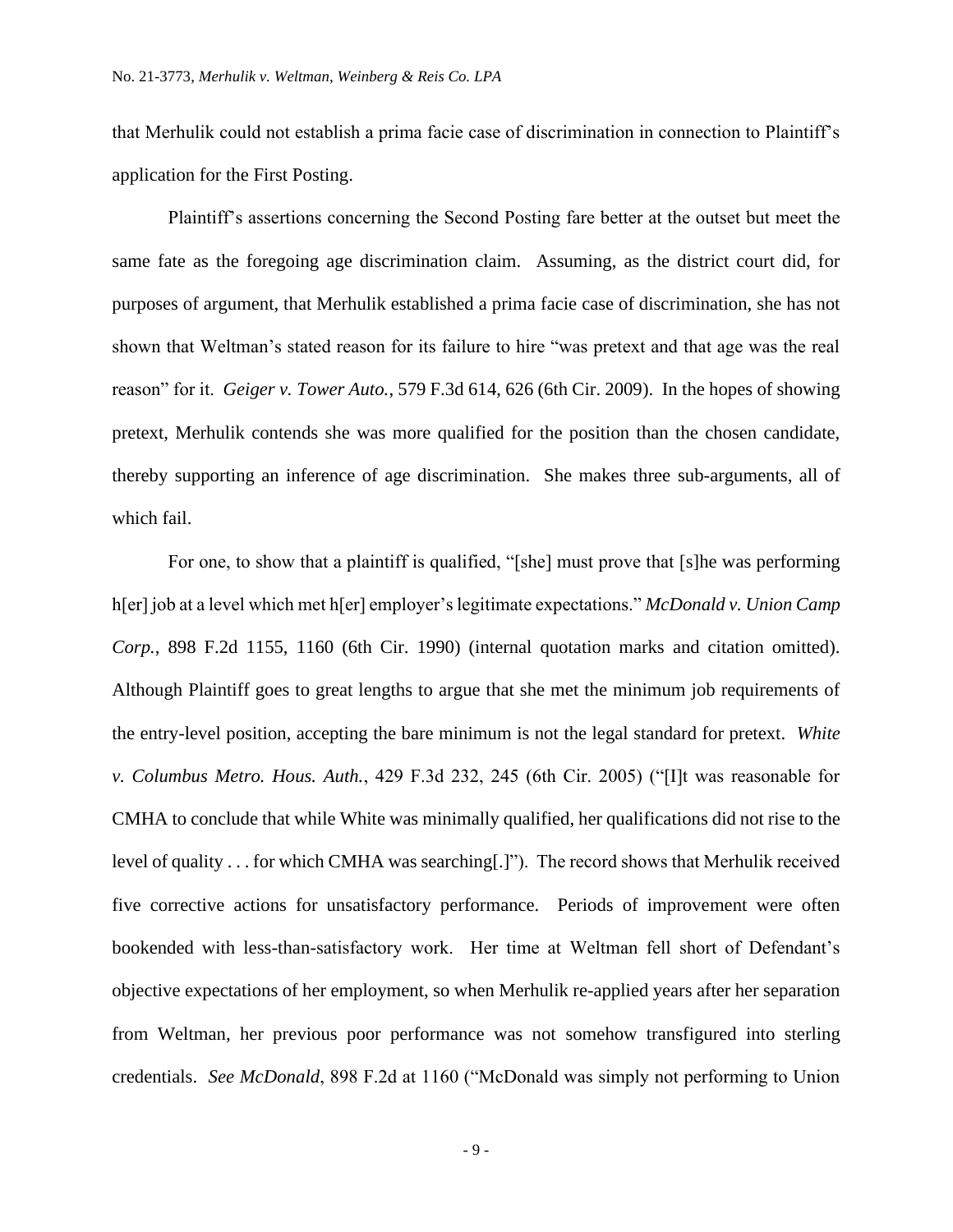Camp's satisfaction."). Given her prior performance, Plaintiff has not demonstrated that Defendant's proffered reason for its failure to hire her hid a discriminatory motive.

What is more, Merhulik cannot present any evidence that would gainsay Weltman's contention that the chosen candidate had more recent and relevant experience in collections. The chosen candidate had over three years of experience in complex collections, outpacing Merhulik's less complex and more outdated work. Merhulik's time in collections ended in 2012, whereas the chosen candidate had more than three years of recent experience in complex collections. The fact that Merhulik had more years of collections experience than the chosen candidate does not require submitting her claims to a jury. This Court has long held, "[s]o long as its reasons are not discriminatory, an employer is free to choose among qualified candidates[]" when making hiring decisions. *Wrenn v. Gould*, 808 F.2d 493, 502 (6th Cir. 1987) (citations omitted).

Merhulik's last argument concerning the Second Posting is that she was more qualified than the chosen candidate because the chosen candidate was subject to a non-compete and had previously been terminated for sexual harassment. Yet, as Plaintiff acknowledges, Weltman did not know that the chosen candidate had these potentially disqualifying factors in her background before hiring her. Weltman has demonstrated that it hired whom it believed to be the best-qualified candidate at the time of hiring. Even with a prima facie case supposedly made out, Merhulik is unable to prove that Defendant's articulated, non-discriminatory justification for choosing a different candidate was pretextual. In sum, the district court did not err in finding Weltman was entitled to judgment in its favor on Plaintiff's age discrimination claims.

## **2. Retaliation**

The ADEA and Ohio state law prohibit retaliation against private sector employees who complain of age discrimination. 29 U.S.C. § 623(d); Ohio Rev. Code Ann. § 4112.01(I). A prima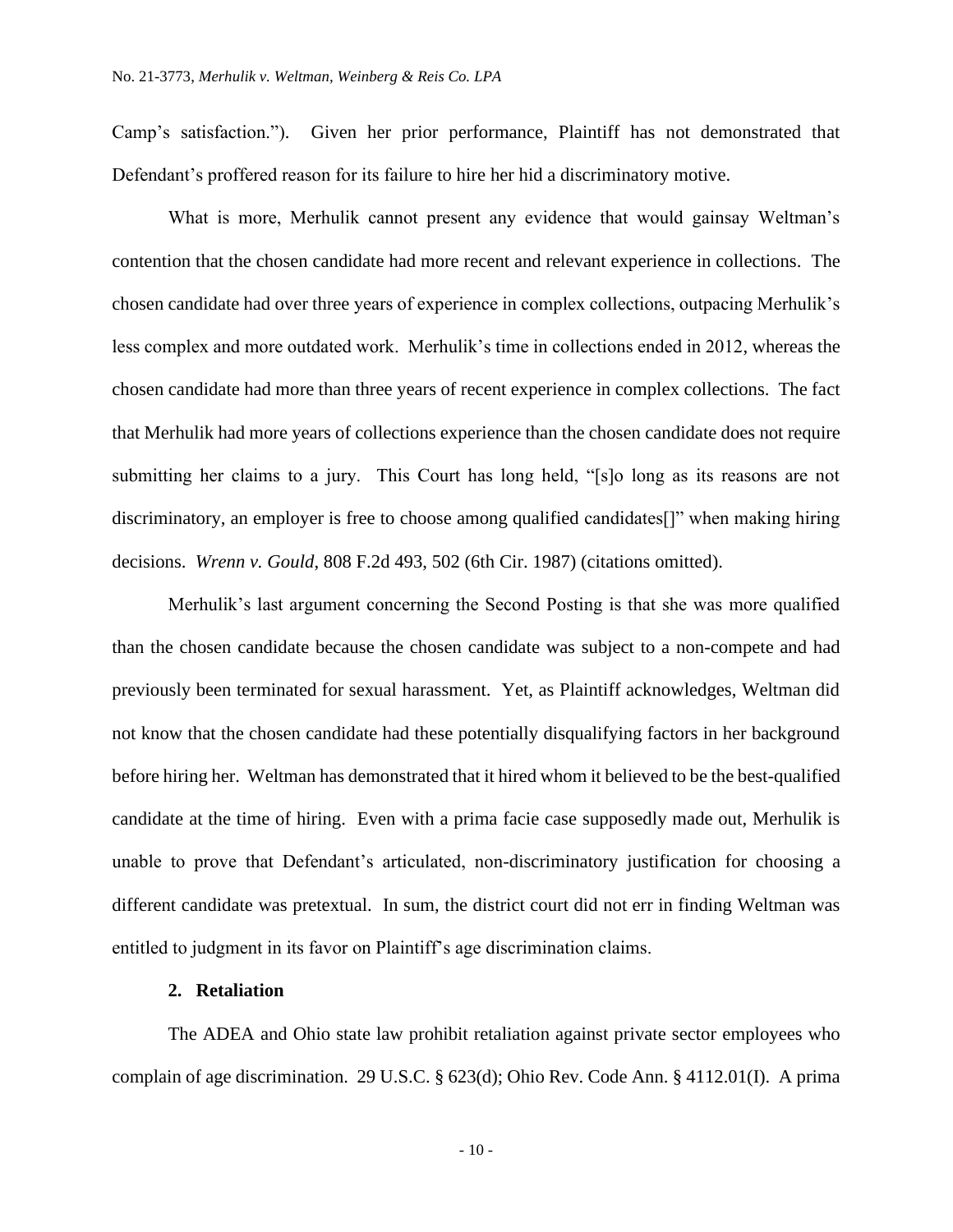facie case of retaliation under the ADEA and Ohio's age discrimination statute requires a plaintiff to prove: (1) she engaged in a protected activity; (2) the defending party was aware of the activity; (3) the defending party took adverse employment action against the employee; and (4) there is a causal connection between the protected activity and adverse action. *Blizzard v. Marion Tech. Coll.*, 698 F.3d 275, 288 (6th Cir. 2012); *Greer-Burger v. Temesi*, 879 N.E.2d 174, 180 (Ohio 2007). As with age discrimination claims, if a plaintiff establishes a prima facie case and the employer articulates a legitimate, non-retaliatory reason for the materially adverse action, the plaintiff must then show that the employer's proffered reasons for taking the adverse action were a pretext for prohibited retaliatory conduct.

The protected activity in question in Merhulik's case is the filing of a lawsuit against Weltman in state court, which was generally contemporaneous with her application to the Second Job Posting. We begin, as the district court did, with the assumption that Plaintiff has shown a prima facie case. Although her ability to make out such a prima facie case is doubtful on the causation prong, Plaintiff nevertheless would be unable to show that Weltman's decision not to hire her constituted pretextual retaliation. As discussed previously, Defendant demonstrated a legitimate, non-retaliatory reason for not hiring Merhulik, namely, her difficulties meeting collection goals and her lack of recent collection experience.Merhulik offered no evidence demonstrating pretext, let alone that retaliation was the but-for cause of the adverse hiring decision. Therefore, the district court did not err in finding that Plaintiff failed to carry her ultimate burden of persuasion on the issue of retaliation such that a jury could find in her favor.

## **3. Adverse Inference**

Finally, Plaintiff submits that the district court should have drawn an adverse inference against Weltman for failing to produce all ordered discovery, including: (1) specific interview data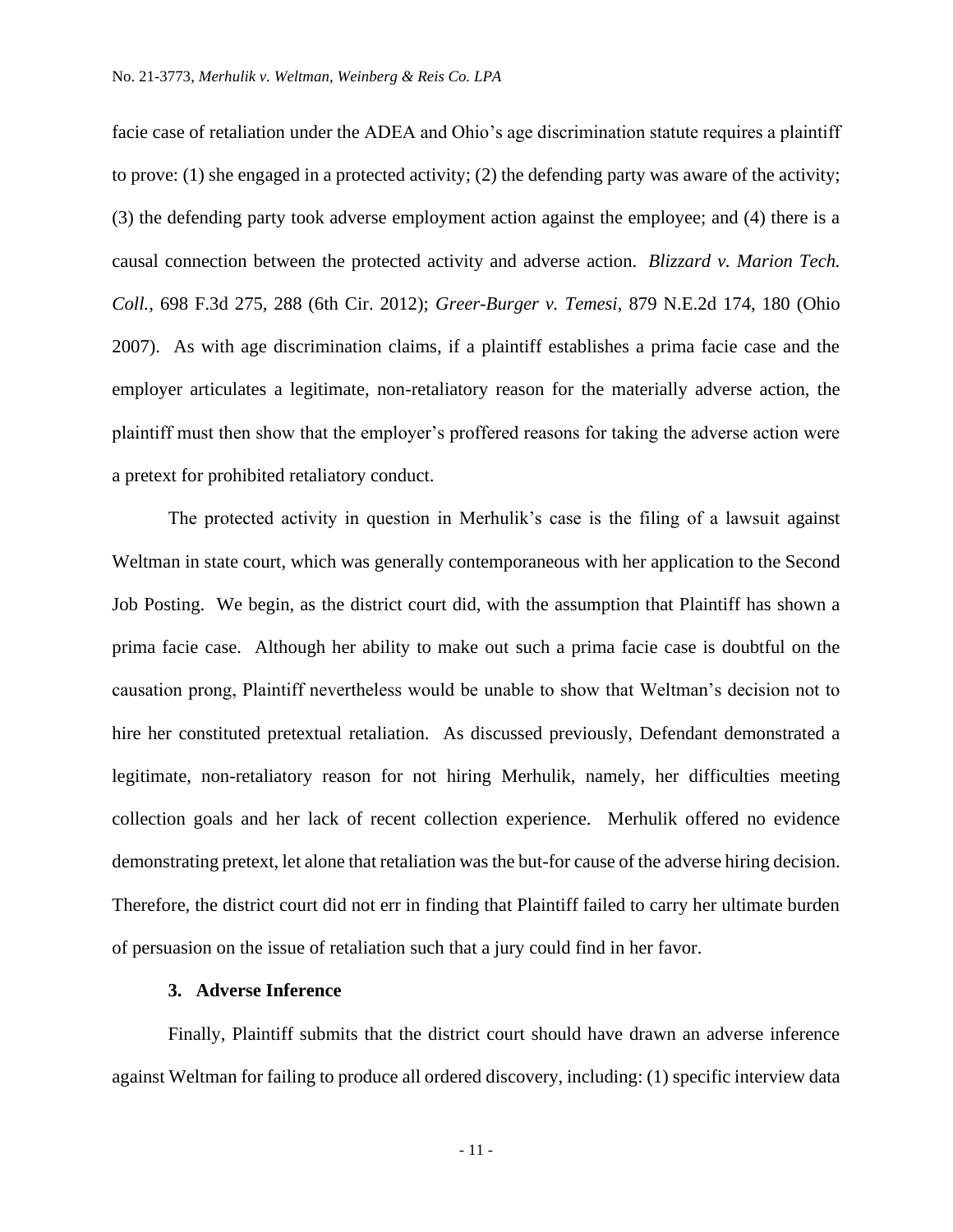for the First and Second Job Posting; (2) interview notes and the complete interview guide for the interviewed candidate for the First Posting, and the chosen candidate for the Second Posting; (3) identification of the candidates who applied for the First and Second Job Postings; and (4) analytics data for the First and Second Job Posting maintained by Indeed.com.The general rule is that "[w]here relevant information . . . is in the possession of one party and not provided, then an adverse inference may be drawn that such information would be harmful to the party who fails to provide it." *McMahan & Co. v. Po Folks, Inc.*, 206 F.3d 627, 632 (6th Cir. 2000) (internal quotation marks and citation omitted).

A review of the parties' discovery disputes at the district court is helpful in connection with Plaintiff's argument that the district court should have drawn an adverse inference against Weltman. After Defendant filed its motion for summary judgment, Plaintiff asked the district court to order that Weltman produce additional discovery allegedly needed before Merhulik could respond to the defense motion; the district court ordered Merhulik to clarify which items she sought, noting "[i]t is unclear . . . whether any necessary discovery remains outstanding," and "a number of items [requested] may or may not exist." (Order, R. 50, PageID # 2089). Plaintiff then filed a list of thirty-six items, and the district court ordered Weltman to provide any responsive information within ten days. Defendant did so. For example, Weltman provided the dates on which job candidates submitted a resume for the First Posting, the outcome of their application, and whether they were interviewed by telephone or in-person. However, Defendant explained that several of the requested items were not responsive and thus fell outside of the scope of the district court's order. Other information, such as the Indeed.com analytics, did not exist or was not otherwise in Defendant's possession.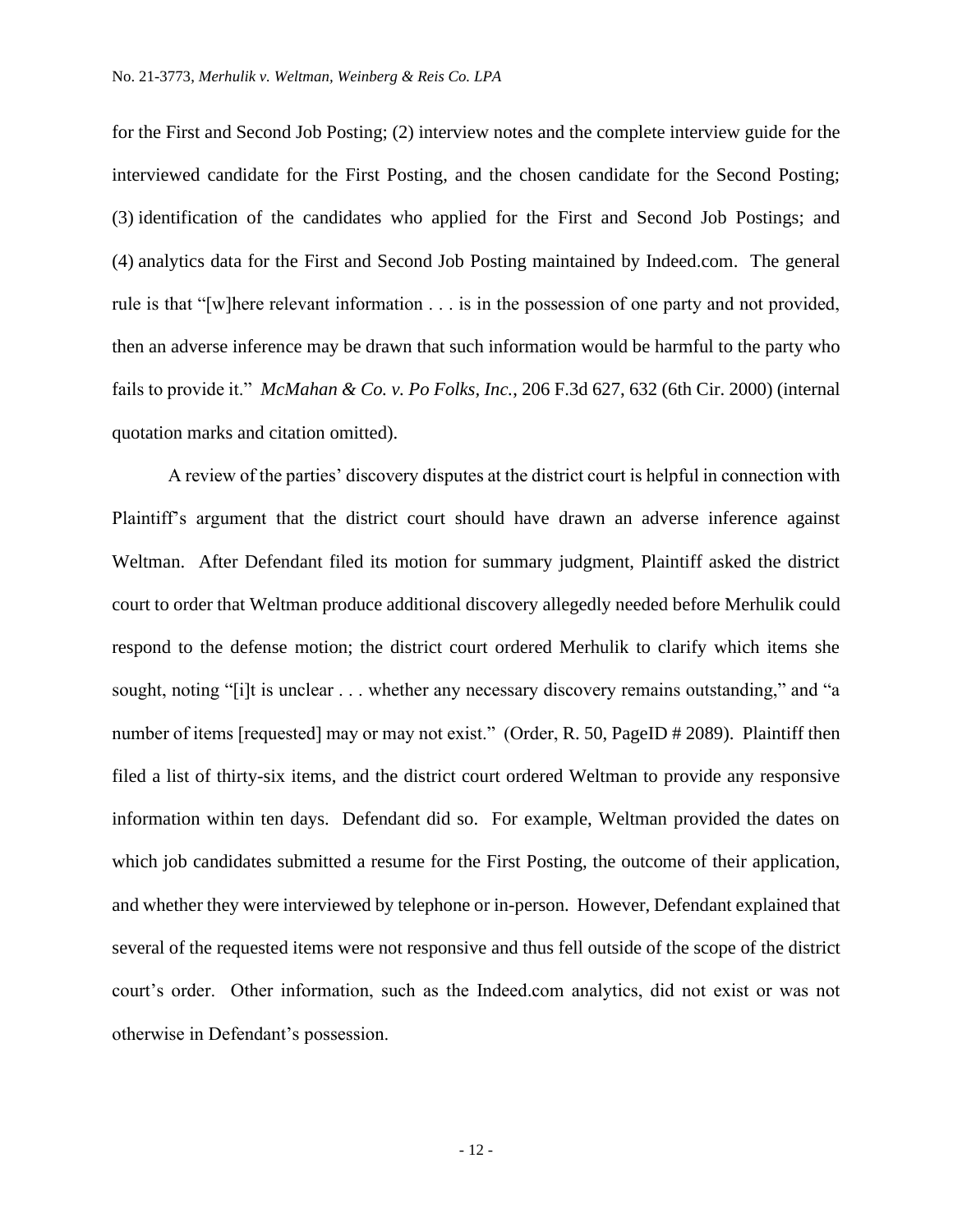This Court now turns to the final question on appeal, i.e., whether the district court should have drawn an adverse inference against Defendant for failing to produce necessary discovery. The record demonstrates that Defendant complied with its discovery obligations and that an adverse inference was not warranted. In the absence of proof that unproduced discovery materials were destroyed, spoiled, or withheld in bad faith, Merhulik's argument that the district court erred by failing to draw an adverse inference must be denied. *See Akiona v. United States*, 938 F.2d 158, 161 (9th Cir. 1991).

An adverse inference is not warranted for another, more fundamental reason. Such an inference is used to forgive a plaintiff's inability to establish a prima facie case due to a defendant's intransigence. *Clay v. United Parcel Serv.*, 501 F.3d 695, 716 (6th Cir. 2007). Plaintiff has not shown that any of the documentation referenced above would create a genuine issue of material fact or prove a required element of her claims. *Automated Sols. Corp. v. Paragon Data Sys.*, *Inc.*, 756 F.3d 504, 514 (6th Cir. 2014) (citation omitted) ("[T]he party seeking an adverse inference must adduce sufficient evidence from which a reasonable trier of fact could infer that the destroyed [or unavailable] evidence would have been of the nature alleged by the party affected by its destruction."). In sum, Plaintiff has not shown that Defendant failed to provide responsive documentation or that it withheld such information in bad faith. She also has not demonstrated that her efforts to establish a prima facie case or issues of material fact were hampered by Defendant's alleged failure to timely and fully produce discovery. Given that the district court ordered Defendant to provide additional discovery, coupled with Merhulik's difficulty on appeal identifying what missing evidence is required to make out her claims, the district court did not err by failing to draw an adverse inference against Defendant.